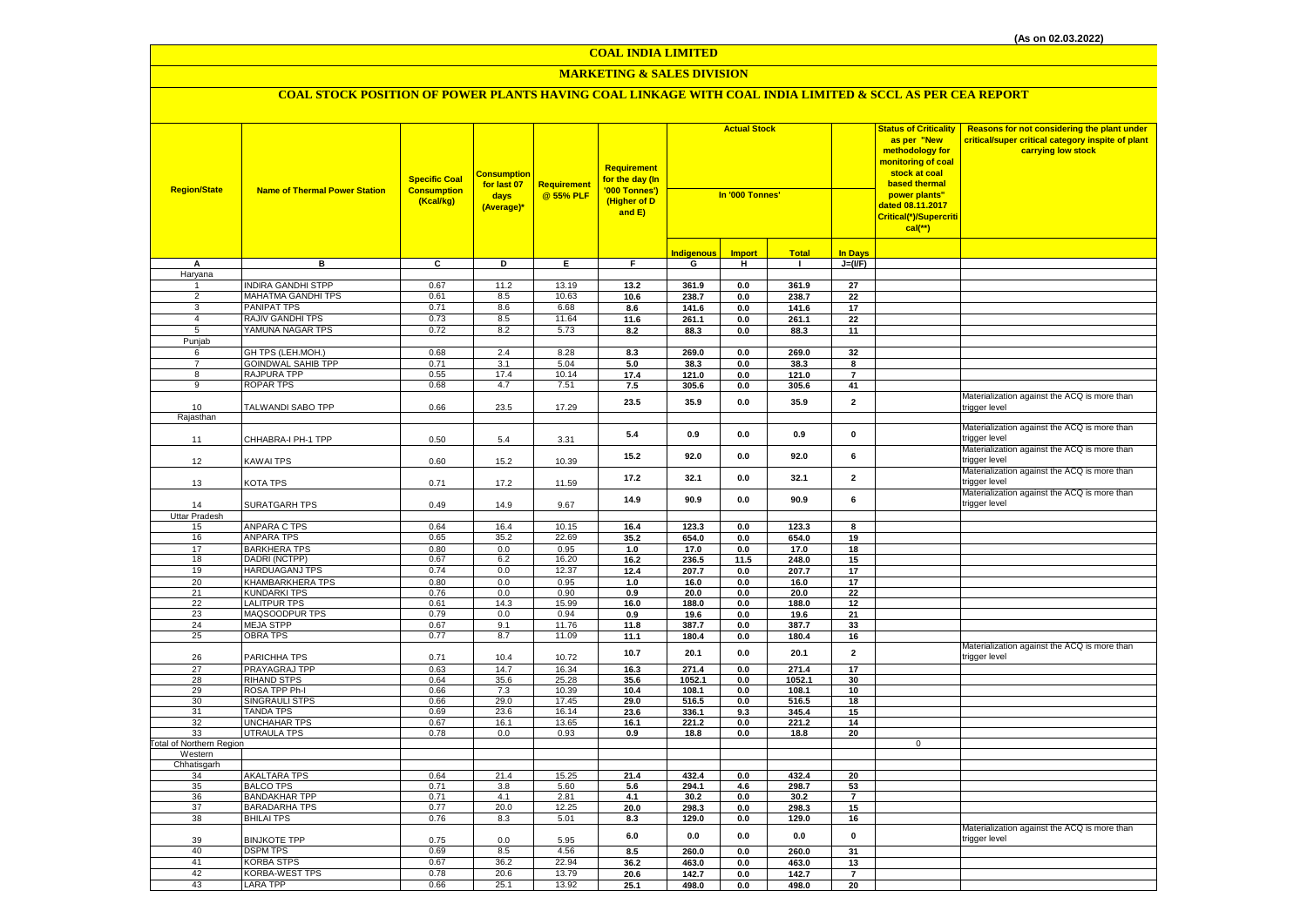#### **COAL INDIA LIMITED**

#### **MARKETING & SALES DIVISION**

| <b>Region/State</b>            | <b>Name of Thermal Power Station</b>  | <b>Specific Coal</b><br><b>Consumption</b><br>(Kcal/kg) | <b>Consumption</b><br>for last 07<br>days<br>(Average)* | Requirement<br>@ 55% PLF | <b>Requirement</b><br>for the day (In<br>'000 Tonnes')<br>(Higher of D<br>and E) | <b>Actual Stock</b><br>In '000 Tonnes' |               |               | <b>Status of Criticality</b><br>as per "New<br>methodology for<br>nonitoring of coal<br>stock at coal<br>based thermal<br>power plants"<br>dated 08.11.2017<br>Critical(*)/Supercriti<br>$cal(**)$ | Reasons for not considering the plant under<br>critical/super critical category inspite of plant<br>carrying low stock |                                                               |
|--------------------------------|---------------------------------------|---------------------------------------------------------|---------------------------------------------------------|--------------------------|----------------------------------------------------------------------------------|----------------------------------------|---------------|---------------|----------------------------------------------------------------------------------------------------------------------------------------------------------------------------------------------------|------------------------------------------------------------------------------------------------------------------------|---------------------------------------------------------------|
|                                |                                       |                                                         |                                                         |                          |                                                                                  | <b>Indigenous</b>                      | <b>Import</b> | <b>Total</b>  | <b>In Davs</b>                                                                                                                                                                                     |                                                                                                                        |                                                               |
| A                              | в                                     | $\overline{c}$                                          | Þ                                                       | E                        | F.                                                                               | G                                      | н             | $\mathbf{I}$  | $J=(VF)$                                                                                                                                                                                           |                                                                                                                        |                                                               |
| 44                             | NAWAPARA TPP                          | 0.79                                                    | 0.0                                                     | 6.28                     | 6.3                                                                              | 49.4                                   | 0.0           | 49.4          | 8                                                                                                                                                                                                  |                                                                                                                        | Materialization against the ACQ is more than<br>trigger level |
| 45<br>46                       | PATHADI TPP<br><b>SIPAT STPS</b>      | 0.65<br>0.68                                            | 9.3<br>37.6                                             | 5.18<br>26.62            | 9.3<br>37.6                                                                      | 216.3<br>722.2                         | 0.0<br>6.7    | 216.3         | 23                                                                                                                                                                                                 |                                                                                                                        |                                                               |
| 47                             | <b>TAMNAR TPP</b>                     | 0.84                                                    | 33.8                                                    | 26.52                    | 33.8                                                                             | 91.7                                   | 0.0           | 728.9<br>91.7 | 19<br>3                                                                                                                                                                                            |                                                                                                                        | Materialization against the ACQ is more than<br>rigger level  |
| 48                             | UCHPINDA TPP                          | 0.75                                                    | 17.2                                                    | 14.22                    | 17.2                                                                             | 138.6                                  | 0.0           | 138.6         | 8                                                                                                                                                                                                  |                                                                                                                        | Materialization against the ACQ is more than<br>trigger level |
| Gujarat                        |                                       |                                                         |                                                         |                          |                                                                                  |                                        |               |               |                                                                                                                                                                                                    |                                                                                                                        |                                                               |
| 49                             | <b>GANDHI NAGAR TPS</b>               | 0.69                                                    | 8.2                                                     | 5.71                     | 8.2                                                                              | 24.7                                   | 0.0           | 24.7          | 3                                                                                                                                                                                                  |                                                                                                                        | Materialization against the ACQ is more than<br>trigger level |
| 50                             | SABARMATI (D-F STATIONS)              | 0.57                                                    | 3.2                                                     | 2.74                     | 3.2                                                                              | 25.1                                   | 86.0          | 111.1         | 13                                                                                                                                                                                                 |                                                                                                                        |                                                               |
| 51                             | <b>UKAI TPS</b>                       | 0.67                                                    | 16.0                                                    | 9.85                     | 16.0                                                                             | 35.2                                   | 0.0           | 35.2          | $\mathbf{2}$                                                                                                                                                                                       |                                                                                                                        | Materialization against the ACQ is more than<br>rigger level  |
| 52                             | <b>WANAKBORI TPS</b>                  | 0.67                                                    | 22.0                                                    | 20.22                    | 22.0                                                                             | 82.8                                   | $0.0\,$       | 82.8          | $\overline{\mathbf{4}}$                                                                                                                                                                            |                                                                                                                        | Materialization against the ACQ is more than<br>trigger level |
| Madhya Pradesh                 |                                       |                                                         |                                                         |                          |                                                                                  |                                        |               |               |                                                                                                                                                                                                    |                                                                                                                        |                                                               |
| 53<br>54                       | AMARKANTAK EXT TPS<br>ANUPPUR TPP     | 0.65<br>0.65                                            | 3.0<br>17.9                                             | 1.80<br>10.31            | 3.0<br>17.9                                                                      | 32.2<br>245.0                          | 0.0<br>0.0    | 32.2<br>245.0 | 11<br>14                                                                                                                                                                                           |                                                                                                                        |                                                               |
| 55                             | <b>BINA TPS</b>                       | 0.74                                                    | 7.3                                                     | 4.88                     | 7.3                                                                              | 89.3                                   | 0.0           | 89.3          | 12                                                                                                                                                                                                 |                                                                                                                        |                                                               |
| 56                             | <b>GADARWARA TPP</b>                  | 0.66                                                    | 19.4                                                    | 13.93                    | 19.4                                                                             | 122.8                                  | 0.0           | 122.8         | 6                                                                                                                                                                                                  |                                                                                                                        | Materialization against the ACQ is more than<br>rigger level  |
| 57                             | <b>KHARGONE STPP</b>                  | 0.60                                                    | 17.2                                                    | 10.45                    | 17.2                                                                             | 132.3                                  | 0.0           | 132.3         | 8                                                                                                                                                                                                  |                                                                                                                        |                                                               |
| 58                             | SANJAY GANDHI TPS                     | 0.82                                                    | 15.7                                                    | 14.57                    | 15.7                                                                             | 126.0                                  | $0.0\,$       | 126.0         | 8                                                                                                                                                                                                  |                                                                                                                        | Non payment of dues                                           |
| 59                             | <b>SATPURA TPS</b>                    | 0.67                                                    | 7.2                                                     | 11.79                    | 11.8                                                                             | 25.4                                   | 0.0           | 25.4          | $\overline{\mathbf{2}}$                                                                                                                                                                            |                                                                                                                        | Non Payment of Dues                                           |
| 60                             | <b>SEIONI TPP</b>                     | 0.64                                                    | 7.6                                                     | 5.06                     | 7.6                                                                              | 169.2                                  | 0.0           | 169.2         | 22                                                                                                                                                                                                 |                                                                                                                        |                                                               |
| 61                             | SHREE SINGAJI TPP                     | 0.71                                                    | 24.4                                                    | 23.50                    | 24.4                                                                             | 109.6                                  | 0.0           | 109.6         | 4                                                                                                                                                                                                  |                                                                                                                        | Non Payment of Dues                                           |
| 62<br>Maharashtra              | <b>VINDHYACHAL STPS</b>               | 0.69                                                    | 60.9                                                    | 43.60                    | 60.9                                                                             | 1413.1                                 | 0.0           | 1413.1        | 23                                                                                                                                                                                                 |                                                                                                                        |                                                               |
| 63                             | <b>AMRAVATI TPS</b>                   | 0.62                                                    | 15.7                                                    | 11.07                    | 15.7                                                                             | 24.2                                   | $0.0\,$       | 24.2          | $\mathbf{2}$                                                                                                                                                                                       |                                                                                                                        | Materialization against the ACQ is more than<br>trigger level |
| 64                             | <b>BHUSAWAL TPS</b>                   | 0.72                                                    | 15.1                                                    | 11.44                    | 15.1                                                                             | 19.6                                   | 0.0           | 19.6          | $\mathbf{1}$                                                                                                                                                                                       |                                                                                                                        | Non payment of dues                                           |
| 65                             | <b>BUTIBORI TPP</b>                   | 0.67                                                    | 0.0                                                     | 5.31                     | 5.3                                                                              | 59.7                                   | 0.0           | 59.7          | 11                                                                                                                                                                                                 |                                                                                                                        |                                                               |
| 66                             | CHANDRAPUR(MAHARASHTRA) STPS          | 0.78                                                    | 38.7                                                    | 30.17                    | 38.7                                                                             | 273.0                                  | 0.0           | 273.0         | $\overline{7}$                                                                                                                                                                                     |                                                                                                                        | Non payment of dues                                           |
| 67                             | DAHANU TPS                            | 0.62                                                    | 4.4                                                     | 4.09                     | 4.4                                                                              | 27.8                                   | 0.0           | 27.8          | 6                                                                                                                                                                                                  |                                                                                                                        | Materialization against the ACQ is more than<br>trigger level |
| 68                             | DHARIWAL TPP                          | 0.67                                                    | 7.8                                                     | 5.34                     | 7.8                                                                              | 30.6                                   | 0.0           | 30.6          | $\overline{4}$                                                                                                                                                                                     |                                                                                                                        | Materialization against the ACQ is more than<br>trigger level |
| 69                             | <b>GMR WARORA TPS</b>                 | 0.67                                                    | 8.9                                                     | 5.29                     | 8.9                                                                              | 0.9                                    | 0.0           | 0.9           | $\pmb{0}$                                                                                                                                                                                          |                                                                                                                        | Materialization against the ACQ is more than<br>trigger level |
| 70                             | <b>KHAPARKHEDA TPS</b>                | 0.89                                                    | 20.1                                                    | 15.72<br>22.08           | 20.1                                                                             | 237.6                                  | 0.0           | 237.6         | 12                                                                                                                                                                                                 |                                                                                                                        | Non payment of dues                                           |
| 71<br>72                       | <b>KORADI TPS</b><br><b>MAUDA TPS</b> | 0.76<br>0.70                                            | 24.9<br>16.9                                            | 21.29                    | 24.9<br>21.3                                                                     | 85.8<br>455.7                          | 0.0<br>10.1   | 85.8<br>465.9 | 3<br>22                                                                                                                                                                                            |                                                                                                                        |                                                               |
| 73                             | <b>NASIK TPS</b>                      | 0.81                                                    | 6.3                                                     | 6.72                     | 6.7                                                                              | 14.9                                   | 0.0           | 14.9          | $\overline{\mathbf{2}}$                                                                                                                                                                            |                                                                                                                        | Non payment of dues                                           |
| 74                             | <b>PARAS TPS</b>                      | 0.74                                                    | 6.0                                                     | 4.90                     | 6.0                                                                              | 31.6                                   | 0.0           | 31.6          | 5                                                                                                                                                                                                  |                                                                                                                        | Non payment of dues                                           |
| 75                             | <b>PARLITPS</b>                       | 0.67                                                    | 4.3                                                     | 6.65                     | 6.7                                                                              | 36.9                                   | 0.0           | 36.9          | 6                                                                                                                                                                                                  |                                                                                                                        | Non payment of dues                                           |
| 76                             | SOLAPUR STPS                          | 0.56                                                    | 14.2                                                    | 9.73                     | 14.2                                                                             | 110.1                                  | 0.0           | 110.1         | 8                                                                                                                                                                                                  |                                                                                                                        |                                                               |
| 77                             | <b>TIRORA TPS</b>                     | 0.66                                                    | 44.1                                                    | 28.73                    | 44.1                                                                             | 103.7                                  | 0.0           | 103.7         | $\mathbf{2}$                                                                                                                                                                                       |                                                                                                                        | Materialization against the ACQ is more than<br>trigger level |
| 78                             | WARDHA WARORA TPP                     | 0.66                                                    | 5.2                                                     | 4.71                     | 5.2                                                                              | 119.1                                  | 0.0           | 119.1         | 23                                                                                                                                                                                                 |                                                                                                                        |                                                               |
| <b>Total of Western Region</b> |                                       |                                                         |                                                         |                          |                                                                                  |                                        |               |               |                                                                                                                                                                                                    | $\overline{0}$                                                                                                         |                                                               |
| Southern<br>Andhra Pradesh     |                                       |                                                         |                                                         |                          |                                                                                  |                                        |               |               |                                                                                                                                                                                                    |                                                                                                                        |                                                               |
| 79                             | DAMODARAM SANJEEVAIAH TPS             | 0.66                                                    | 13.2                                                    | 13.85                    | 13.8                                                                             | 25.8                                   | 0.0           | 25.8          | $\mathbf{2}$                                                                                                                                                                                       |                                                                                                                        | Materialization against the ACQ is more than<br>rigger level  |
| 80                             | Dr. N.TATA RAO TPS                    | 0.77                                                    | 29.2                                                    | 17.90                    | 29.2                                                                             | 47.1                                   | 0.0           | 47.1          | $\mathbf{2}$                                                                                                                                                                                       |                                                                                                                        | Materialization against the ACQ is more than<br>trigger level |
| 81                             | PAINAMPURAM TPP                       | 0.59                                                    | 17.7                                                    | 10.21                    | 17.7                                                                             | 157.2                                  | 25.0          | 182.3         | 10                                                                                                                                                                                                 |                                                                                                                        |                                                               |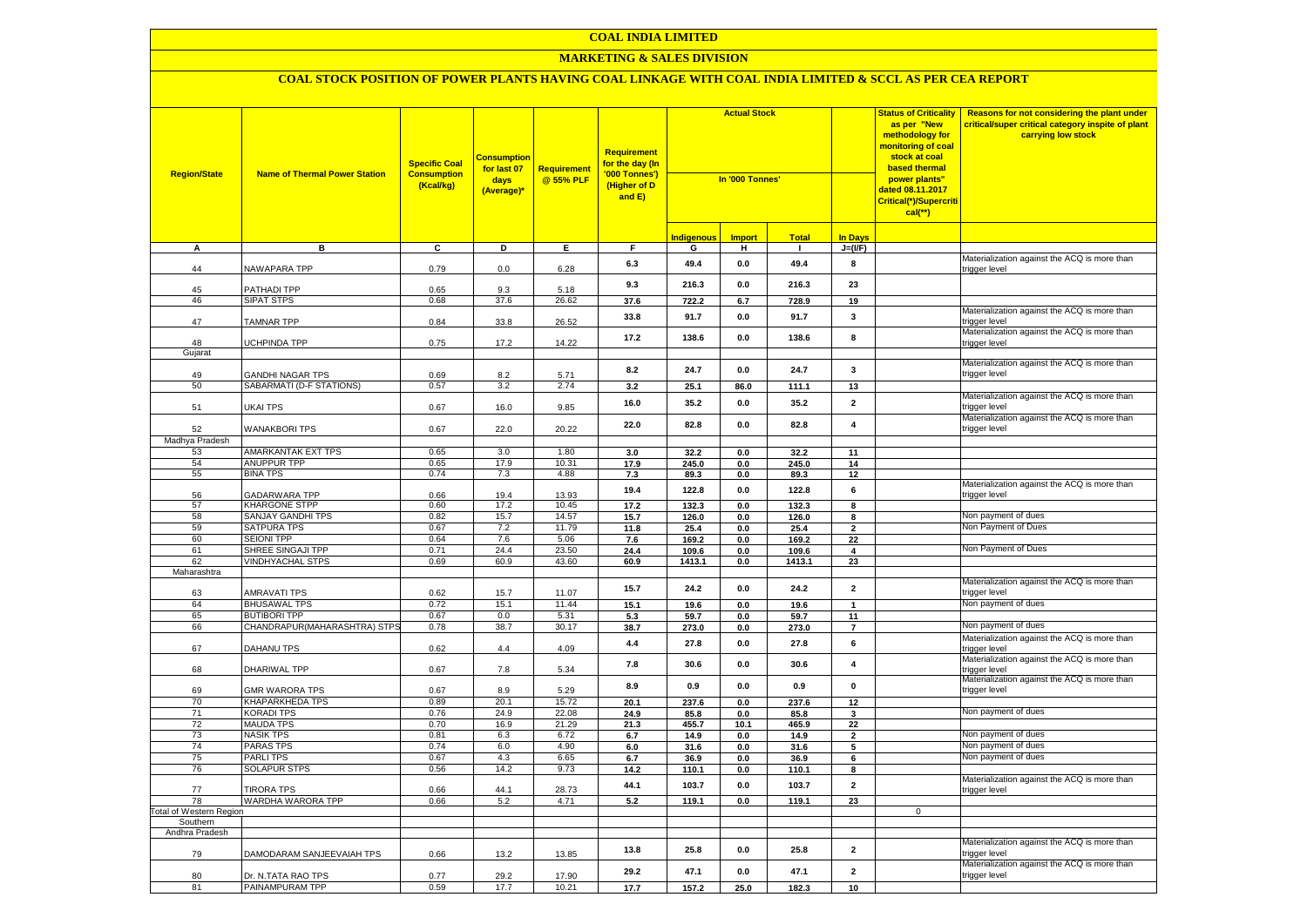#### **COAL INDIA LIMITED**

## **MARKETING & SALES DIVISION**

| <b>Region/State</b>             | <b>Name of Thermal Power Station</b>              | <b>Specific Coal</b><br><b>Consumption</b><br>(Kcal/kg) | Consumption<br>for last 07<br>days<br>(Average)* | <b>Requirement</b><br>@ 55% PLF | <b>Requirement</b><br>for the day (In<br>'000 Tonnes')<br>(Higher of D<br>and E) | <b>Actual Stock</b><br>In '000 Tonnes' |               |                 |                         | <b>Status of Criticality</b><br>as per "New<br>methodology for<br>monitoring of coal<br>stock at coal<br><b>based thermal</b><br>power plants"<br>dated 08.11.2017<br>Critical(*)/Supercriti<br>$cal$ (**) | Reasons for not considering the plant under<br>critical/super critical category inspite of plant<br>carrying low stock |
|---------------------------------|---------------------------------------------------|---------------------------------------------------------|--------------------------------------------------|---------------------------------|----------------------------------------------------------------------------------|----------------------------------------|---------------|-----------------|-------------------------|------------------------------------------------------------------------------------------------------------------------------------------------------------------------------------------------------------|------------------------------------------------------------------------------------------------------------------------|
|                                 |                                                   |                                                         |                                                  |                                 |                                                                                  | <b>Indigenous</b>                      | <b>Import</b> | <b>Total</b>    | <b>In Days</b>          |                                                                                                                                                                                                            |                                                                                                                        |
| А                               | в                                                 | C                                                       | D                                                | Е.                              | F.                                                                               | G                                      | н             | $\mathbf{I}$    | $J=(\mathsf{IF})$       |                                                                                                                                                                                                            |                                                                                                                        |
| 82                              | RAYALASEEMA TPS                                   | 0.76                                                    | 19.3                                             | 16.60                           | 19.3                                                                             | 16.3                                   | 0.0           | 16.3            | $\overline{1}$          |                                                                                                                                                                                                            | Materialization against the ACQ is more than<br>trigger level                                                          |
| 83                              | <b>SIMHADRI</b>                                   | 0.78                                                    | 30.2                                             | 20.54                           | 30.2                                                                             | 345.3                                  | 0.0           | 345.3           | 11                      |                                                                                                                                                                                                            |                                                                                                                        |
| 84                              | <b>SGPL TPP</b>                                   | 0.53                                                    | 12.7                                             | 9.26                            | 12.7                                                                             | 48.5                                   | 106.7         | 155.2           | 12                      |                                                                                                                                                                                                            |                                                                                                                        |
| 85<br>Karnataka                 | <b>VIZAG TPP</b>                                  | 0.67                                                    | 0.0                                              | 9.20                            | 9.2                                                                              | 1.6                                    | 0.0           | 1.6             | $\mathbf 0$             |                                                                                                                                                                                                            |                                                                                                                        |
| 86                              | <b>BELLARY TPS</b>                                | 0.63                                                    | 16.5                                             | 14.23                           | 16.5                                                                             | 14.3                                   | 0.0           | 14.3            | $\mathbf{1}$            |                                                                                                                                                                                                            | Materialization against the ACQ is more than<br>rigger level                                                           |
| 87                              | <b>KUDGI STPP</b>                                 | 0.63                                                    | 14.2                                             | 19.90                           | 19.9                                                                             | 148.3                                  | 4.0           | 152.3           | 8                       |                                                                                                                                                                                                            | Materialization against the ACQ is more than<br>trigger level                                                          |
| 88                              | <b>RAICHUR TPS</b>                                | 0.66                                                    | 19.4                                             | 14.98                           | 19.4                                                                             | 19.6                                   | 0.0           | 19.6            | $\mathbf{1}$            |                                                                                                                                                                                                            | Materialization against the ACQ is more than<br>trigger level                                                          |
| 89                              | YERMARUS TPP                                      | 0.62                                                    | 8.5                                              | 13.09                           | 13.1                                                                             | 14.8                                   | 0.0           | 14.8            | $\mathbf{1}$            |                                                                                                                                                                                                            | Materialization against the ACQ is more than<br>trigger level                                                          |
| <b>Tamil Nadu</b>               |                                                   |                                                         |                                                  |                                 |                                                                                  |                                        |               |                 |                         |                                                                                                                                                                                                            |                                                                                                                        |
| 90                              | METTUR TPS                                        | 0.81                                                    | 14.2                                             | 8.98                            | 14.2                                                                             | 37.3                                   | 0.0           | 37.3            | $\mathbf{3}$            |                                                                                                                                                                                                            | Materialization against the ACQ is more than<br>trigger level                                                          |
| 91                              | METTUR TPS - II                                   | 0.78                                                    | 3.4                                              | 6.16                            | 6.2                                                                              | 49.8                                   | 0.0           | 49.8            | 8                       |                                                                                                                                                                                                            | Materialization against the ACQ is more than<br>trigger level                                                          |
| 92                              | NORTH CHENNAI TPS                                 | 0.82                                                    | 29.1                                             | 19.78                           | 29.1                                                                             | 129.3                                  | 0.0           | 129.3           | $\overline{\mathbf{4}}$ |                                                                                                                                                                                                            | Materialization against the ACQ is more than<br>trigger level                                                          |
| 93                              | TUTICORIN TPS                                     | 0.96                                                    | 14.7                                             | 13.31                           | 14.7                                                                             | 67.6                                   | 0.0           | 67.6            | 5                       |                                                                                                                                                                                                            | Materialization against the ACQ is more than<br>trigger level                                                          |
| 94                              | <b>VALLUR TPP</b>                                 | 0.72                                                    | 18.8                                             | 14.26                           | 18.8                                                                             | 163.5                                  | 0.0           | 163.5           | 9                       |                                                                                                                                                                                                            |                                                                                                                        |
| Telangana<br>95                 | <b>BHADRADRITPP</b>                               | 0.69                                                    | 14.0                                             | 9.83                            | 14.0                                                                             | 113.6                                  | 0.0           | 113.6           | 8                       |                                                                                                                                                                                                            |                                                                                                                        |
| 96                              | KAKATIYA TPS                                      | 0.57                                                    | 12.3                                             | 8.33                            | 12.3                                                                             | 177.7                                  | 0.0           | 177.7           | 14                      |                                                                                                                                                                                                            |                                                                                                                        |
| 97                              | <b>KOTHAGUDEM TPS (NEW)</b>                       | 0.64                                                    | 14.6                                             | 8.46                            | 14.6                                                                             | 101.1                                  | 0.0           | 101.1           | 7                       |                                                                                                                                                                                                            |                                                                                                                        |
| 98                              | KOTHAGUDEM TPS (STAGE-7)                          | 0.50                                                    | 9.5                                              | 5.23                            | 9.5                                                                              | 136.2                                  | 0.0           | 136.2           | 14                      |                                                                                                                                                                                                            |                                                                                                                        |
| 99<br>100                       | <b>RAMAGUNDEM STPS</b><br><b>RAMAGUNDEM-B TPS</b> | 0.62<br>0.77                                            | 30.9<br>0.8                                      | 21.33<br>0.64                   | 30.9                                                                             | 384.2<br>9.6                           | 0.0           | 384.2<br>9.6    | 12<br>12                |                                                                                                                                                                                                            |                                                                                                                        |
| 101                             | <b>SINGARENI TPP</b>                              | 0.58                                                    | 16.5                                             | 9.12                            | 0.8<br>16.5                                                                      | 114.6                                  | 0.0<br>0.0    | 114.6           | $\overline{7}$          |                                                                                                                                                                                                            |                                                                                                                        |
| <b>Total of Southern Region</b> |                                                   |                                                         |                                                  |                                 |                                                                                  |                                        |               |                 |                         | $\mathbf 0$                                                                                                                                                                                                |                                                                                                                        |
| Eastern                         |                                                   |                                                         |                                                  |                                 |                                                                                  |                                        |               |                 |                         |                                                                                                                                                                                                            |                                                                                                                        |
| Bihar<br>102                    | <b>BARAUNI TPS</b>                                | 0.63                                                    | 5.2                                              | 5.90                            | 5.9                                                                              | 65.6                                   | 0.0           | 65.6            | 11                      |                                                                                                                                                                                                            |                                                                                                                        |
| 103                             | <b>BARHI</b>                                      | 0.67                                                    | 5.2                                              | 5.84                            | 5.8                                                                              | 141.6                                  | $0.0\,$       | 141.6           | 24                      |                                                                                                                                                                                                            |                                                                                                                        |
| 104                             | <b>BARH II</b>                                    | 0.67                                                    | 10.5                                             | 11.67                           | 11.7                                                                             | 283.3                                  | 0.0           | 283.3           | 24                      |                                                                                                                                                                                                            |                                                                                                                        |
| 105                             | <b>KAHALGAON TPS</b>                              | 0.80                                                    | 26.5                                             | 24.62                           | 26.5                                                                             | 155.4                                  | 0.0           | 155.4           | 6                       |                                                                                                                                                                                                            | Materialization against the ACQ is more than<br>trigger level                                                          |
| 106                             | MUZAFFARPUR TPS                                   | 0.77                                                    | 5.8                                              | 3.95                            | 5.8                                                                              | 30.0                                   | 0.0           | 30.0            | 5                       |                                                                                                                                                                                                            | Materialization against the ACQ is more than<br>trigger level                                                          |
| 107                             | <b>NABINAGAR STPP</b>                             | 0.58                                                    | 18.4                                             | 10.14                           | 18.4                                                                             | 332.3                                  | 0.0           | 332.3           | 18                      |                                                                                                                                                                                                            |                                                                                                                        |
| 108                             | NABINAGAR TPP                                     | 0.69                                                    | 15.8                                             | 9.06                            | 15.8                                                                             | 128.4                                  | 0.0           | 128.4           | 8                       |                                                                                                                                                                                                            |                                                                                                                        |
| <b>Jharkhand</b><br>109         | BOKARO TPS 'A' EXP                                | 0.57                                                    | 6.2                                              | 3.78                            | 6.2                                                                              | 105.2                                  | 0.0           | 105.2           | 17                      |                                                                                                                                                                                                            |                                                                                                                        |
| 110                             | CHANDRAPURA(DVC) TPS                              | 0.61                                                    | 6.6                                              | 4.06                            | 6.6                                                                              | 138.5                                  | 0.0           | 138.5           | 21                      |                                                                                                                                                                                                            |                                                                                                                        |
| 111                             | JOJOBERA TPS                                      | 0.69                                                    | 3.1                                              | 2.18                            | 3.1                                                                              | 96.4                                   | 0.0           | 96.4            | 31                      |                                                                                                                                                                                                            |                                                                                                                        |
| 112                             | <b>KODARMA TPP</b>                                | 0.62                                                    | 14.1                                             | 8.23                            | 14.1                                                                             | 113.1                                  | 0.0           | 113.1           | 8                       |                                                                                                                                                                                                            |                                                                                                                        |
| 113                             | MAHADEV PRASAD STPP                               | 0.70                                                    | 7.9                                              | 5.01                            | 7.9                                                                              | 17.0                                   | 0.0           | 17.0            | $\overline{\mathbf{2}}$ |                                                                                                                                                                                                            | Materialization against the ACQ is more than<br>trigger level                                                          |
| 114                             | <b>MAITHON RB TPP</b>                             | 0.64                                                    | 6.4                                              | 8.89                            | 8.9                                                                              | 207.9                                  | $0.0\,$       | 207.9           | 23                      |                                                                                                                                                                                                            |                                                                                                                        |
| 115                             | <b>TENUGHAT TPS</b>                               | 0.75                                                    | 5.5                                              | 4.16                            | 5.5                                                                              | 36.9                                   | 0.0           | 36.9            | $\overline{7}$          |                                                                                                                                                                                                            | Materialization against the ACQ is more than<br>trigger level                                                          |
| Odisha                          | <b>DARLIPALI STPS</b>                             | 0.71                                                    | 27.3                                             | 14.95                           |                                                                                  |                                        |               |                 |                         |                                                                                                                                                                                                            |                                                                                                                        |
| 116<br>117                      | <b>DERANG TPP</b>                                 | 0.70                                                    | 17.5                                             | 11.10                           | 27.3<br>17.5                                                                     | 461.7<br>1090.0                        | 0.0<br>0.0    | 461.7<br>1090.0 | 17<br>62                |                                                                                                                                                                                                            |                                                                                                                        |
| 118                             | <b>IB VALLEY TPS</b>                              | 0.83                                                    | 26.4                                             | 19.16                           | 26.4                                                                             | 345.3                                  | 0.0           | 345.3           | 13                      |                                                                                                                                                                                                            |                                                                                                                        |